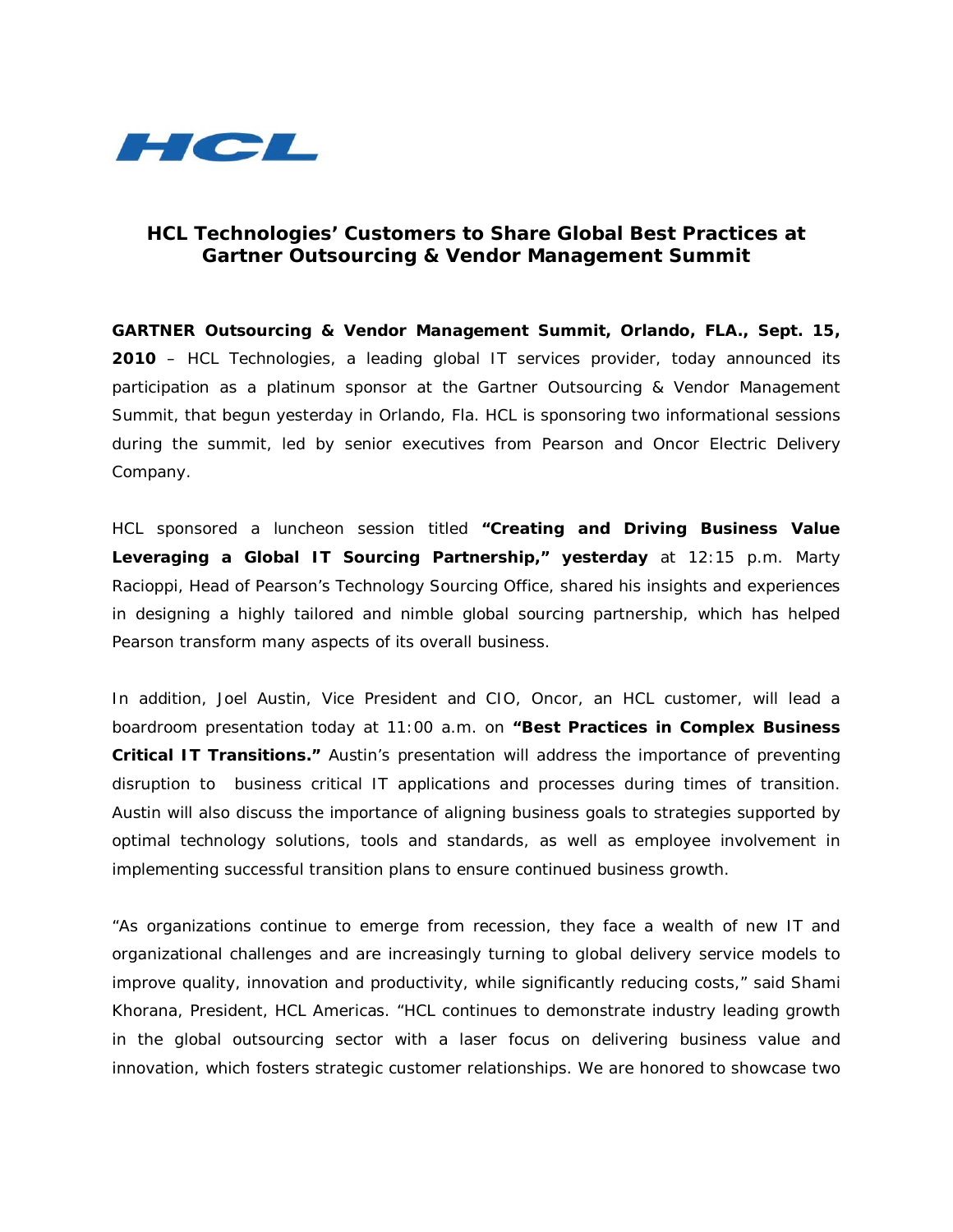highly valued customers and industry thought leaders at this year's Gartner Outsourcing Summit."

To learn more about HCL Technologies, please visit Booth 8 at the Gartner Outsourcing & Vendor Management Summit or at [www.hcl.com.](http://www.hcl.com/)

## **About Gartner Outsourcing & Vendor Management Summit**

The Gartner Outsourcing & Vendor Management Summit is the only event that provides a comprehensive view of the entire outsourcing market — infrastructure, application and business process outsourcing, global delivery and the use of offshore providers, as well as issues and trends about new delivery models, such as SaaS. The Summit provides unbiased, road-tested advice and best practices necessary for setting outsourcing strategies and objectives, evaluating and selecting the right service providers and managing relationships with them. Additional information is available at [http://www.gartner.com/technology/summits/na/outsourcing/index.jsp.](http://www.gartner.com/technology/summits/na/outsourcing/index.jsp)

### **About HCL Technologies**

HCL Technologies is a leading global IT services company, working with clients in the areas that impact and redefine the core of their businesses. Since its inception into the global landscape after its IPO in 1999, HCL focuses on 'transformational outsourcing', underlined by innovation and value creation, and offers integrated portfolio of services including software-led IT solutions, remote infrastructure management, engineering and R&D services and BPO. HCL leverages its extensive global offshore infrastructure and network of offices in 26 countries to provide holistic, multi-service delivery in key industry verticals including Financial Services, Manufacturing, Consumer Services, Public Services and Healthcare. HCL takes pride in its philosophy of 'Employee First' which empowers our 64,557 transformers to create a real value for the customers. HCL Technologies, along with its subsidiaries, had consolidated revenues of US\$ 2.7 billion (Rs. 12,565 crores), for the year ended as on 30th June 2010. For more information, please visit [www.hcltech.com](http://www.hcltech.com/) 

#### **About HCL**

HCL is a \$5 billion leading global technology and IT enterprise comprising two companies listed in India - HCL Technologies and HCL Infosystems. Founded in 1976, HCL is one of India's original IT garage start-ups. A pioneer of modern computing, HCL is a global transformational enterprise today. Its range of offerings includes product engineering, custom & package applications, BPO, IT infrastructure services, IT hardware, systems integration, and distribution of information and communications technology (ICT) products across a wide range of focused industry verticals. The HCL team consists of over 64,000 professionals of diverse nationalities, who operate from 26 countries including over 500 points of presence in India. HCL has partnerships with several leading Global 1000 firms, including leading IT and technology firms. For more information, please visit **[www.hcl.com](http://www.hcl.com/)**

#### **Forward – looking Statements**

Certain statements in this release are forward-looking statements, which involve a number of risks, uncertainties, assumptions and other factors that could cause actual results to differ materially from those in such forward-looking statements. All statements, other than statements of historical fact are statements that could be deemed forward looking statements, including but not limited to the statements containing the words 'planned', 'expects', 'believes', 'strategy', 'opportunity', 'anticipates', 'hopes' or other similar words. The risks and uncertainties relating to these statements include, but are not limited to, risks and uncertainties regarding impact of pending regulatory proceedings, fluctuations in earnings, our ability to manage growth, intense competition in IT services, Business Process Outsourcing and consulting services including those factors which may affect our cost advantage, wage increases in India, customer acceptances of our services, products and fee structures, our ability to attract and retain highly skilled professionals, our ability to integrate acquired assets in a cost effective and timely manner, time and cost overruns on fixed-price, fixed-time frame contracts, client concentration, restrictions on immigration, our ability to manage our international operations, reduced demand for technology in our key focus areas, disruptions in telecommunication networks, our ability to successfully complete and integrate potential acquisitions, the success of our brand development efforts, liability for damages on our service contracts, the success of the companies / entities in which